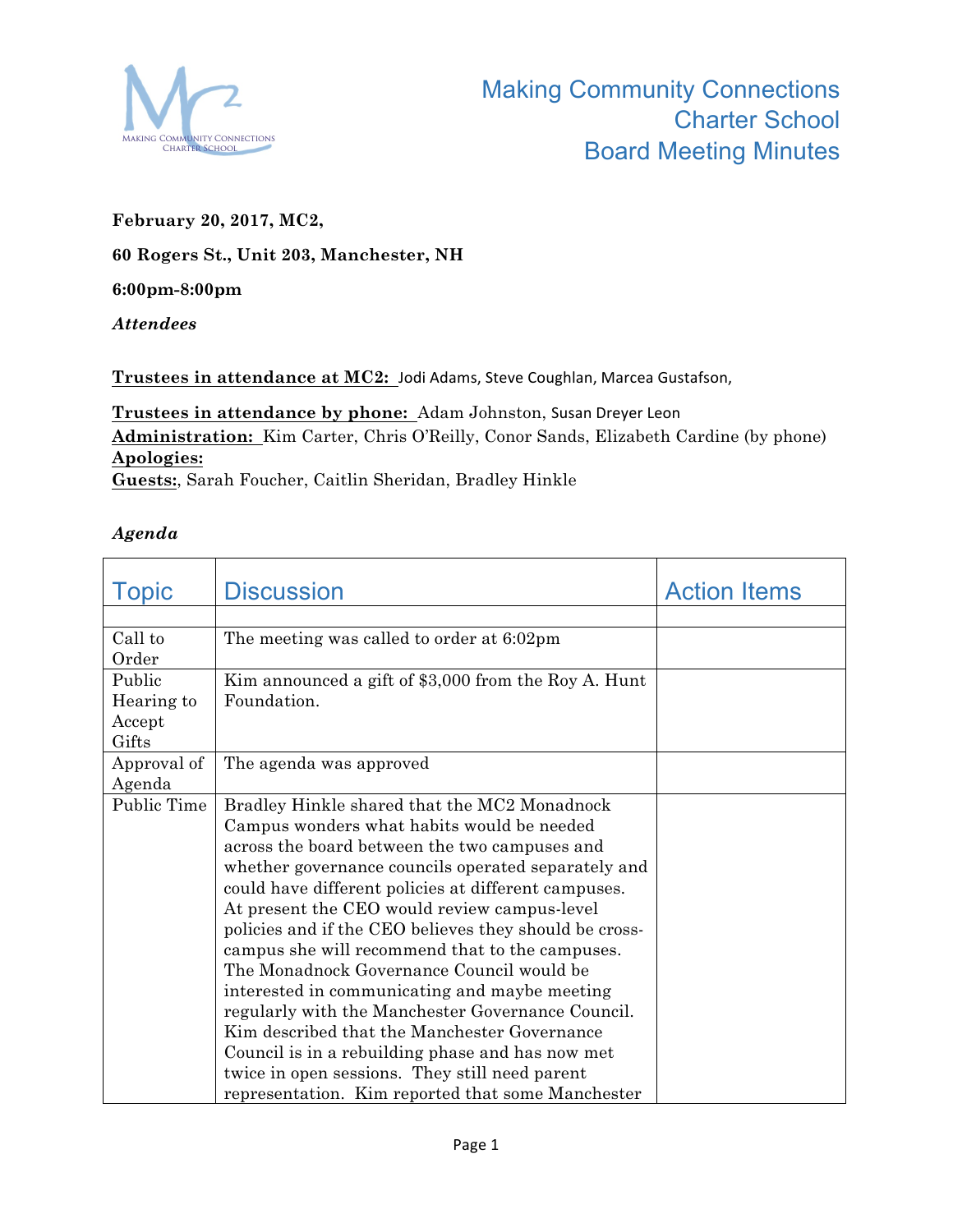

|                        | students are planning to visit Monandnock this<br>week.                                                           |                                                              |
|------------------------|-------------------------------------------------------------------------------------------------------------------|--------------------------------------------------------------|
| Student<br>Time        | No students were present                                                                                          |                                                              |
| Approval of<br>Minutes | Steve Coughlan moved to approve the Jan. 16, 2017<br>minutes. Marcea seconded.                                    | Unanimously<br>Approved as<br>amended via roll call<br>vote. |
| School                 | MC <sup>2</sup> Manchester Update                                                                                 |                                                              |
| Leader and             |                                                                                                                   |                                                              |
| <b>CEO</b><br>Reports  | <b>Enrollment – As of 2/17/17 we currently have 88</b><br>students enrolled.                                      |                                                              |
|                        | Middle School Enrollment - 33                                                                                     |                                                              |
|                        | Expect to add 1-2 more students into Applications                                                                 |                                                              |
|                        | High School Enrollment - 55                                                                                       |                                                              |
|                        | Expect to add 2-5 more students into Creations. Expect                                                            |                                                              |
|                        | to have 1-2 withdrawals as we close the quarter.                                                                  |                                                              |
|                        | <b>Special Education:</b>                                                                                         |                                                              |
|                        | We have 23 students from Manchester, 6 from out of                                                                |                                                              |
|                        | Manchester with IEPs, for a total of 29 students with                                                             |                                                              |
|                        | IEPs. (33%) We have 8 students with 504 plans. (9%)                                                               |                                                              |
|                        | Staffing:                                                                                                         |                                                              |
|                        | We have hired Garrett Poltack as a teacher/Advisor for                                                            |                                                              |
|                        | our Applications program. Currently seeking to hire a                                                             |                                                              |
|                        | science teacher for the Creations program. We are still                                                           |                                                              |
|                        | looking to hire another para or two in order to meet our<br>Special Ed needs. Moving forward we should anticipate |                                                              |
|                        | the need for another Math teacher for our Creations                                                               |                                                              |
|                        | program. I have received a resignation from the admin                                                             |                                                              |
|                        | assistant, her last day will be March 6th. Jen, our Math                                                          |                                                              |
|                        | teacher has informed me that she plans to leave after                                                             |                                                              |
|                        | the spring quarter.                                                                                               |                                                              |
|                        | <b>Student Successes:</b>                                                                                         |                                                              |
|                        | One student on track for her graduation                                                                           |                                                              |
|                        | We had further discussion about how to further develop                                                            |                                                              |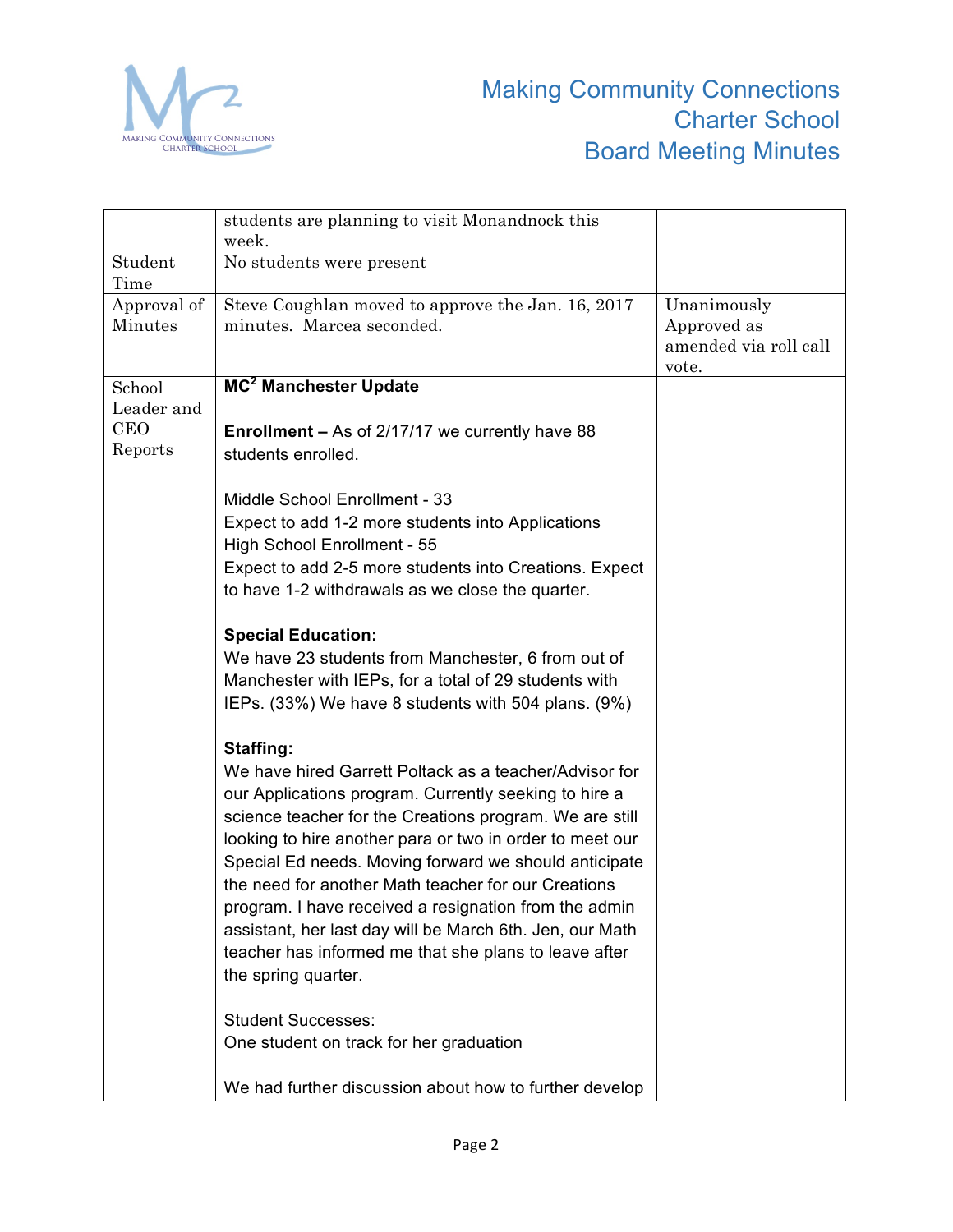

| the Manchester internships and that this is hampered<br>by the on-going staff turn over.                                                                                                                                                                                                                                                                                                                                     |  |
|------------------------------------------------------------------------------------------------------------------------------------------------------------------------------------------------------------------------------------------------------------------------------------------------------------------------------------------------------------------------------------------------------------------------------|--|
| For more details see reports attached.<br><b>MONADNOCK UPDATE</b>                                                                                                                                                                                                                                                                                                                                                            |  |
| <b>Enrollment – we will have at least 88 students</b><br>beginning the Spring quarter with us. The lottery is<br>scheduled for March 13 th and we currently have 11<br>applicants that have already visited, 4 others touring<br>this week and 6 more in the application process. We<br>also 5 or 6 spots being taken by siblings, so we may<br>only have 9 or 10 seats open for the 2017-2018 school<br>year.               |  |
| <b>Students and Families</b> – One of our phase 4 students<br>was recently accepted to the college of her choice (Clark<br>University) and was also accepted to at least one other<br>college. Two other upper-phase students are also in the<br>college application process. The newly formed parent<br>group has been working on a potluck dinner for our<br>open house, which had to be rescheduled due to as now<br>day. |  |
| <b>Staff</b> – We had a new staff member join our team this<br>quarter, Landis Brown, but just today I received his<br>letter of resignation effective the end of the winter<br>quarter. We are in the process of interviewing potential<br>hires to replace Amy, and will also be looking for a new<br>staff member to replace Landis.                                                                                      |  |
| For other updates, please see the attached report.                                                                                                                                                                                                                                                                                                                                                                           |  |
| There was no discusion                                                                                                                                                                                                                                                                                                                                                                                                       |  |
|                                                                                                                                                                                                                                                                                                                                                                                                                              |  |
|                                                                                                                                                                                                                                                                                                                                                                                                                              |  |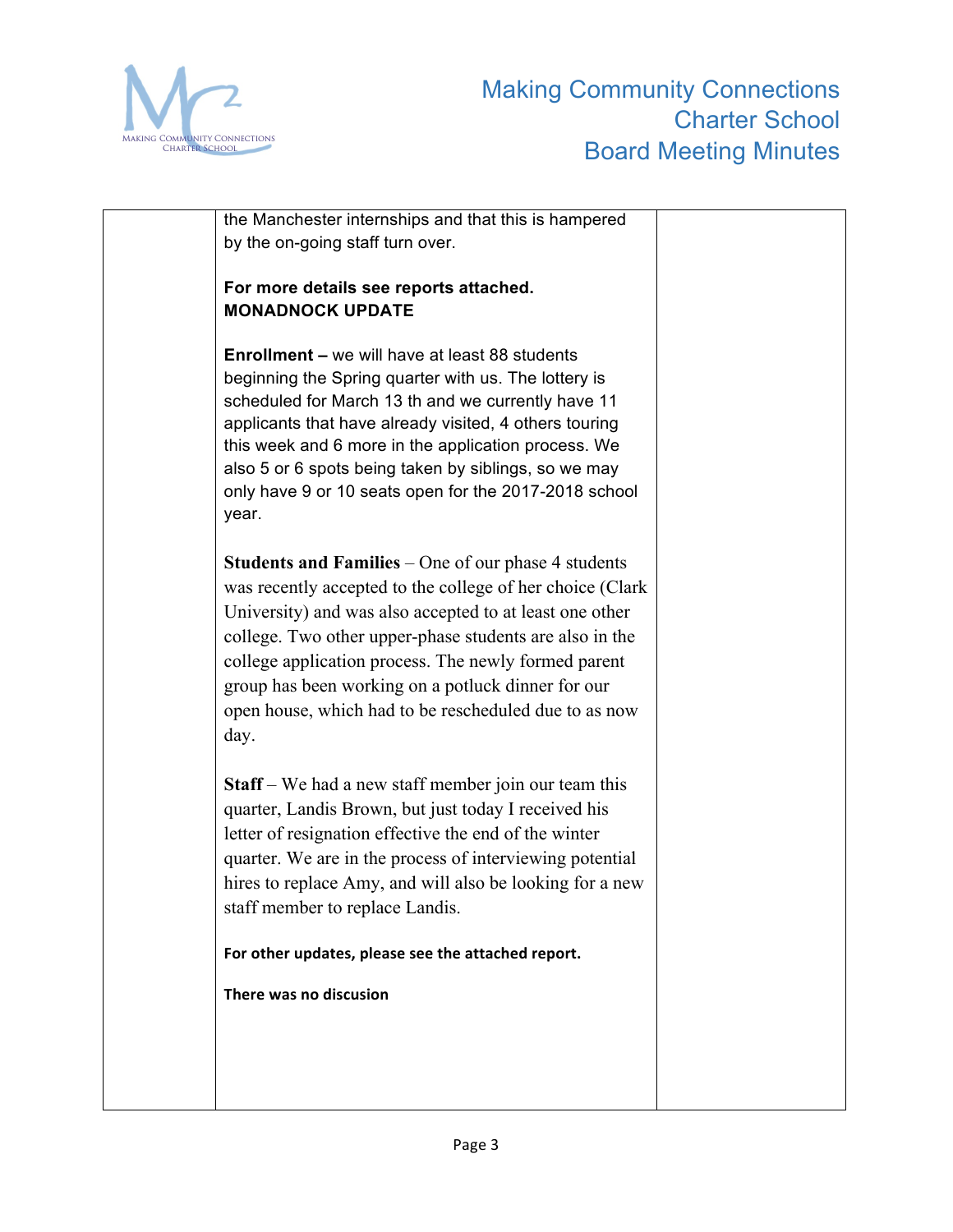

| <b>CEO Update</b>                                                                                                                                                                                                                                                                                                                                                                                                                                                                                                                                                                                                                                                                                                        |  |
|--------------------------------------------------------------------------------------------------------------------------------------------------------------------------------------------------------------------------------------------------------------------------------------------------------------------------------------------------------------------------------------------------------------------------------------------------------------------------------------------------------------------------------------------------------------------------------------------------------------------------------------------------------------------------------------------------------------------------|--|
| National Collaborative for Digital Equity - Jodi and Kim<br>attended the NCDE Summit. Kim, Chris, Caleb, and two<br>students from MC 2 Monadnock attended the GenYes<br>meeting. We anticipate funding will be available from<br>Comcast to support Manchester's involvement, and we<br>will think creatively about how to involve Monadnock at<br>minimum cost. In a follow up conversation today Kim was<br>notified that MC 2 Manchester has been selected to<br>partner in the launch of the                                                                                                                                                                                                                         |  |
| Algebra Project (a national evidence-based math literacy<br>and equity project) forthe Manchester region.                                                                                                                                                                                                                                                                                                                                                                                                                                                                                                                                                                                                                |  |
| Barr Foundation RFP - Off-Track Students update - MSD<br>decided to partner with GSIL (Granite State Independent<br>Living) on the grant submission for the<br>Barr Foundation Off-Track Students RFP. Kim decided not<br>to apply: we have our hands full.                                                                                                                                                                                                                                                                                                                                                                                                                                                              |  |
| Manchester Facilities - Doug submitted our<br>counterproposal to the Union Leader. They met (amidst<br>snow days) and the latest report I have from Doug is:<br>"Sounds like they are trying to line up another tenant to<br>take the rest of the space at the building and if so will be<br>able to commit to MC 2. "Tom DeBlois has checked in with<br>me as well, suggesting if that deal doesn't go through, MC<br>2 extend for a year in its current location and then look to<br>move to the first floor when the current tenant<br>(LifeShare) moves out.                                                                                                                                                         |  |
| Ashoka Changemaker Summit - Kim and Chris attended<br>the Ashoka Changemaker Summit at Ghost Ranch in<br>Abiquiu, New Mexico, February 15-19. It was an<br>inspirational and energizing experience. We left with the<br>affirmation that MC 2 work aligns deeply with the two<br>main goals of Ashoka Changemaker Schools (build<br>empathy, teach changemaking), connections to a<br>community of educators and schools who support each<br>other, resources for further collaboration, and clarity<br>about how to better name and communicate MC 2<br>campuses as Changemaker Schools. UNH will be hosting a<br>Changemaker School information session for state<br>superintendents on March 29th. Kim emphasized how |  |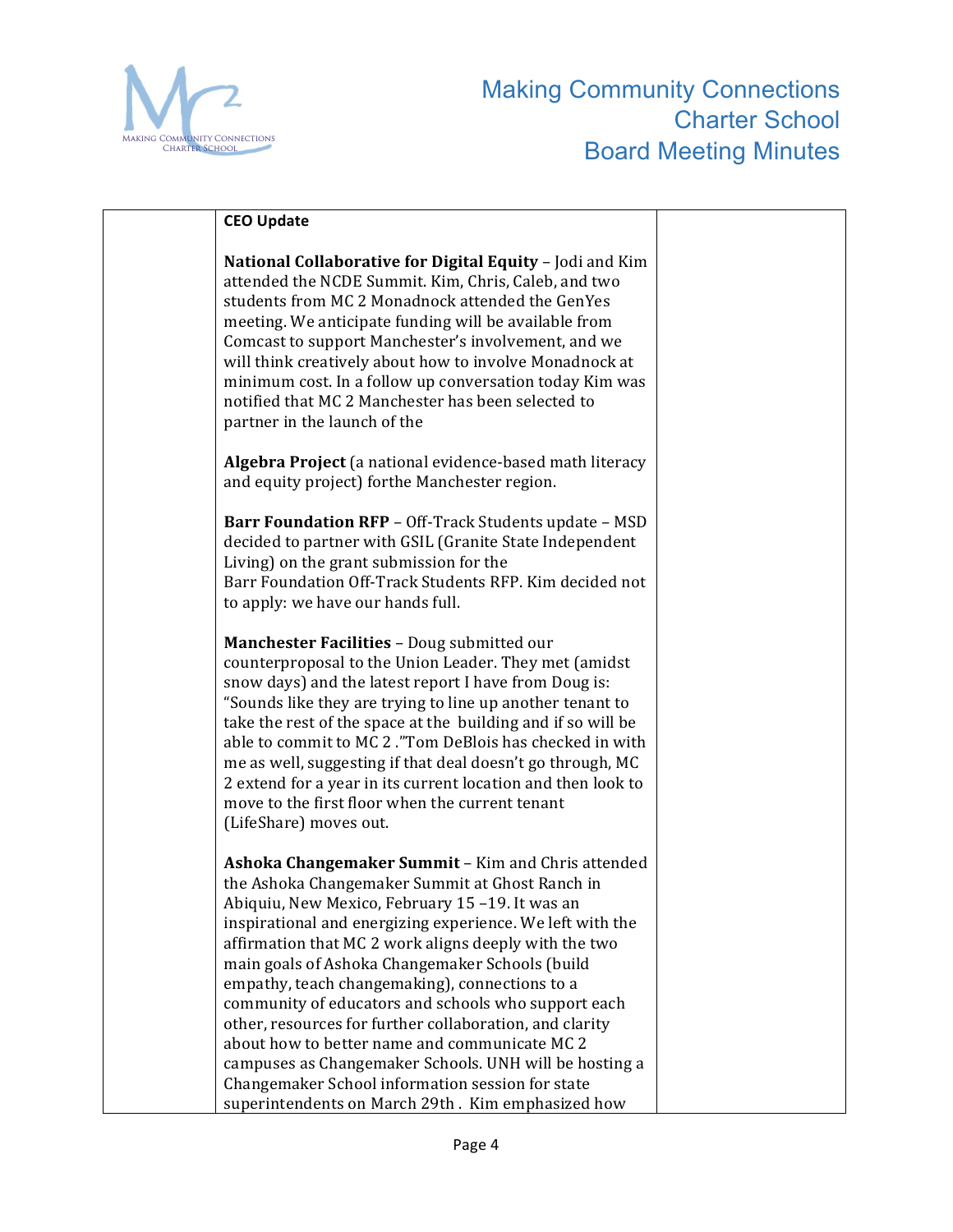

|                     | we could use these two filters of "change making" and<br>"empathy" to help better communicate our mission to<br>prospective students, families and staff members. Chris<br>added that there is a "change maker parent" training that<br>will be offered at Monadnock. There's also a good digital<br>story telling tool to share on social media and get our<br>mission out there.<br><b>Education Reimagined</b> - Pioneer Lab, Houston - Kim,<br>Chris, Elizabeth, Conor, Gerard, and two MC 2 Monadnock<br>students will attend the Education Reimagined Pioneer<br>Lab meeting in Houston in March. We will be sharing<br>work we have been doing as part of a national inquiry<br>team looking at learner agency and ownership.<br><b>Charter Renewal-The CEO has a preliminary meeting</b><br>to find out what the details of the renewal process will be.<br>ASCD Article-Kim reports that an ASCD article coming<br>out. "Five Dispositions for Personalization."<br><b>Operations</b> - In the upcoming months we need to set the<br>2017-18 school calendar and budget. We have some<br>significant topics to take up that have potential to impact<br>both. The CEO recommends that the board should<br>consider scheduling some extra time, either in committee<br>or as a whole board, for these deliberations over the next<br>month. She outlined some sustainability proposals with<br>regard to calendar and compensation. We had some<br>further discussion about the details of this, including<br>about whether a shift to a regular school schedule will<br>help with both budget and logistics as well as hiring and<br>that we need to make some changes to attract and retain<br>staff and stem our high staff turn over. Steve worried<br>aloud that if shifted away from year round school we<br>would not be able to get back to that. We agree that we<br>needed further discussion. |  |
|---------------------|------------------------------------------------------------------------------------------------------------------------------------------------------------------------------------------------------------------------------------------------------------------------------------------------------------------------------------------------------------------------------------------------------------------------------------------------------------------------------------------------------------------------------------------------------------------------------------------------------------------------------------------------------------------------------------------------------------------------------------------------------------------------------------------------------------------------------------------------------------------------------------------------------------------------------------------------------------------------------------------------------------------------------------------------------------------------------------------------------------------------------------------------------------------------------------------------------------------------------------------------------------------------------------------------------------------------------------------------------------------------------------------------------------------------------------------------------------------------------------------------------------------------------------------------------------------------------------------------------------------------------------------------------------------------------------------------------------------------------------------------------------------------------------------------------------------------------------------------------------------------------------------------------------------|--|
| Financial<br>Report | The Board Reviewed the Financial Report.<br>We reviewed the Financial Report and noted that the<br>cash flow looks good and we're doing well year to<br>date vs. expenses.                                                                                                                                                                                                                                                                                                                                                                                                                                                                                                                                                                                                                                                                                                                                                                                                                                                                                                                                                                                                                                                                                                                                                                                                                                                                                                                                                                                                                                                                                                                                                                                                                                                                                                                                       |  |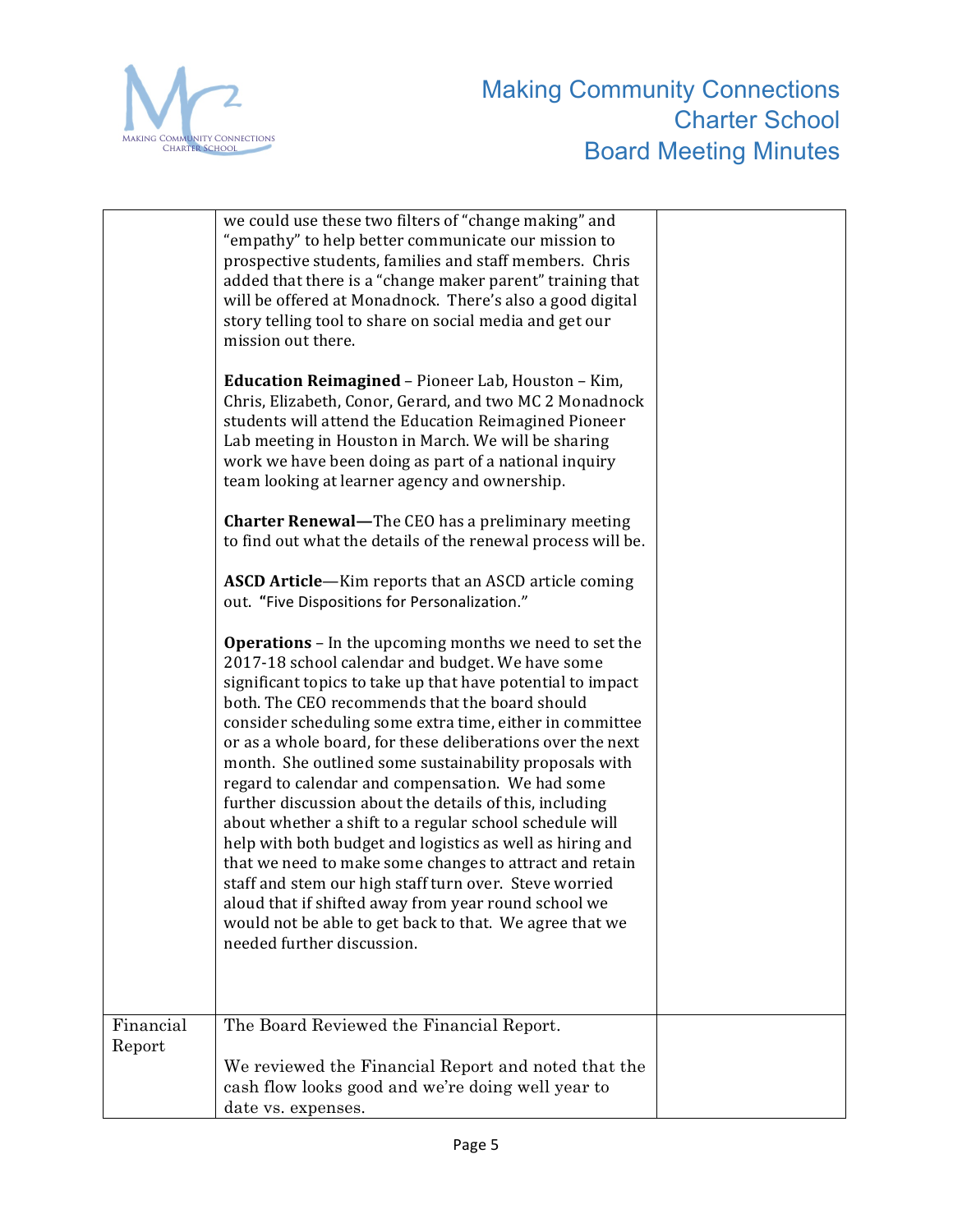

|                               | Kim shared the 990 with the board.                                                                                                                                                                                                                                                                                                                                                                                                                                                                      |                                               |
|-------------------------------|---------------------------------------------------------------------------------------------------------------------------------------------------------------------------------------------------------------------------------------------------------------------------------------------------------------------------------------------------------------------------------------------------------------------------------------------------------------------------------------------------------|-----------------------------------------------|
| Old<br><b>Business</b>        | No old Business                                                                                                                                                                                                                                                                                                                                                                                                                                                                                         |                                               |
| <b>New</b><br><b>Business</b> | <b>Trustee Re-Nominations to the Board of</b><br><b>Trustees</b><br>Steve nominated Marcea for another term on the<br>Board. Jodi seconded.                                                                                                                                                                                                                                                                                                                                                             | Unanimously<br>Approved by roll call<br>vote. |
|                               | Marcea nominated Jodi for renewal and Steve<br>seconded.                                                                                                                                                                                                                                                                                                                                                                                                                                                | Unanimously<br>Approved by roll call<br>vote. |
|                               | The CEO suggests we join the New Hampshire<br><b>Association for Public Charter Schools</b><br>Membership                                                                                                                                                                                                                                                                                                                                                                                               | Unanimously<br>Approved by roll call<br>vote. |
|                               | We further agreed that Kim, the Board Chair (Jodi)<br>and Monadnock Leader, Chris be given the 3 login<br>accesses that come with our membership. We also<br>discussed this group's advocacy for possible 25%<br>increase in funding that is part of a increase in base<br>of support for Charter Schools this legislative<br>session.                                                                                                                                                                  | Unanimously<br>Approved by roll call<br>vote. |
|                               | Motion to accept the \$3,000 donation from<br>Roy A. Hunt Foundation.                                                                                                                                                                                                                                                                                                                                                                                                                                   | Unanimously<br>Approved by roll call<br>vote. |
| Policies                      | Policy<br>No current policy updates. We are still working on<br>responses to our lunch policy.                                                                                                                                                                                                                                                                                                                                                                                                          |                                               |
|                               | Committees   Academic excellence<br>The Committee met and talked about parental<br>involvement. Looked at the Charter and discussed<br>that Monadnock's level of involvement is pretty high<br>and they are putting together a parental guide to<br>MC <sub>2</sub> and that Manchester is in a rebuilding phase<br>but there's been good communication with the new<br>leader there. There was also a discussion of looking<br>more closely at the parental survey results to help<br>shape the guide. |                                               |